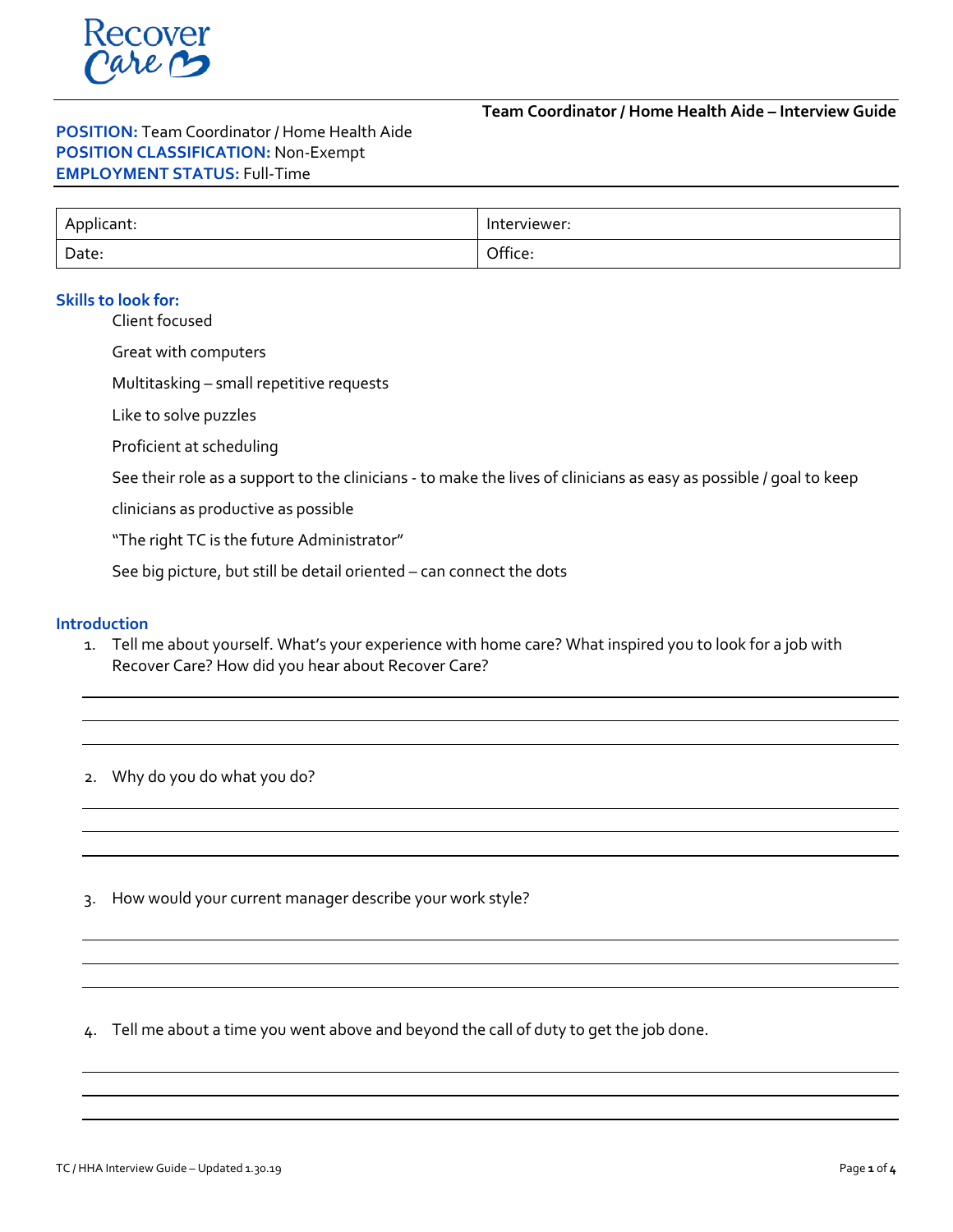### **Team Coordinator / Home Health Aide – Interview Guide**

### **Technology**

- 5. How would you rate yourself on a scale of 1-10 when it comes to using technology? What technology systems have you used before?
- 6. Do you have a Smartphone? If so, what kind?

7. Describe for me your thoughts about how scheduling factors into the overall success of Recover Care?

### **Client Experience**

- 8. When your client requests many things at once it can be tricky to patiently deliver on all of them. How do you go about prioritizing your clients' needs?
- 9. Give me an example of a time when you did not meet a client's expectation. What happened, and how did you attempt to rectify the situation?

10. Describe a time when you had to work with a difficult client. What was the situation, and how did you handle it?

\_\_\_\_\_\_\_\_\_\_\_\_\_\_\_\_\_\_\_\_\_\_\_\_\_\_\_\_\_\_\_\_\_\_\_\_\_\_\_\_\_\_\_\_\_\_\_\_\_\_\_\_\_\_\_\_\_\_\_\_\_\_\_\_\_\_\_\_\_\_\_\_\_\_\_\_\_\_\_\_\_\_\_\_\_\_\_\_\_\_\_\_\_

\_\_\_\_\_\_\_\_\_\_\_\_\_\_\_\_\_\_\_\_\_\_\_\_\_\_\_\_\_\_\_\_\_\_\_\_\_\_\_\_\_\_\_\_\_\_\_\_\_\_\_\_\_\_\_\_\_\_\_\_\_\_\_\_\_\_\_\_\_\_\_\_\_\_\_\_\_\_\_\_\_\_\_\_\_\_\_\_\_\_\_\_\_

\_\_\_\_\_\_\_\_\_\_\_\_\_\_\_\_\_\_\_\_\_\_\_\_\_\_\_\_\_\_\_\_\_\_\_\_\_\_\_\_\_\_\_\_\_\_\_\_\_\_\_\_\_\_\_\_\_\_\_\_\_\_\_\_\_\_\_\_\_\_\_\_\_\_\_\_\_\_\_\_\_\_\_\_\_\_\_\_\_\_\_\_\_

\_\_\_\_\_\_\_\_\_\_\_\_\_\_\_\_\_\_\_\_\_\_\_\_\_\_\_\_\_\_\_\_\_\_\_\_\_\_\_\_\_\_\_\_\_\_\_\_\_\_\_\_\_\_\_\_\_\_\_\_\_\_\_\_\_\_\_\_\_\_\_\_\_\_\_\_\_\_\_\_\_\_\_\_\_\_\_\_\_\_\_\_\_

\_\_\_\_\_\_\_\_\_\_\_\_\_\_\_\_\_\_\_\_\_\_\_\_\_\_\_\_\_\_\_\_\_\_\_\_\_\_\_\_\_\_\_\_\_\_\_\_\_\_\_\_\_\_\_\_\_\_\_\_\_\_\_\_\_\_\_\_\_\_\_\_\_\_\_\_\_\_\_\_\_\_\_\_\_\_\_\_\_\_\_\_\_

\_\_\_\_\_\_\_\_\_\_\_\_\_\_\_\_\_\_\_\_\_\_\_\_\_\_\_\_\_\_\_\_\_\_\_\_\_\_\_\_\_\_\_\_\_\_\_\_\_\_\_\_\_\_\_\_\_\_\_\_\_\_\_\_\_\_\_\_\_\_\_\_\_\_\_\_\_\_\_\_\_\_\_\_\_\_\_\_\_\_\_\_\_

\_\_\_\_\_\_\_\_\_\_\_\_\_\_\_\_\_\_\_\_\_\_\_\_\_\_\_\_\_\_\_\_\_\_\_\_\_\_\_\_\_\_\_\_\_\_\_\_\_\_\_\_\_\_\_\_\_\_\_\_\_\_\_\_\_\_\_\_\_\_\_\_\_\_\_\_\_\_\_\_\_\_\_\_\_\_\_\_\_\_\_\_\_

\_\_\_\_\_\_\_\_\_\_\_\_\_\_\_\_\_\_\_\_\_\_\_\_\_\_\_\_\_\_\_\_\_\_\_\_\_\_\_\_\_\_\_\_\_\_\_\_\_\_\_\_\_\_\_\_\_\_\_\_\_\_\_\_\_\_\_\_\_\_\_\_\_\_\_\_\_\_\_\_\_\_\_\_\_\_\_\_\_\_\_\_\_

\_\_\_\_\_\_\_\_\_\_\_\_\_\_\_\_\_\_\_\_\_\_\_\_\_\_\_\_\_\_\_\_\_\_\_\_\_\_\_\_\_\_\_\_\_\_\_\_\_\_\_\_\_\_\_\_\_\_\_\_\_\_\_\_\_\_\_\_\_\_\_\_\_\_\_\_\_\_\_\_\_\_\_\_\_\_\_\_\_\_\_\_\_

#### **Employee Engagement**

11. Talk about a time when you had to work closely with someone whose personality was very different from yours.

12. Give me an example of a time you faced a conflict while working on a team. How did you handle that?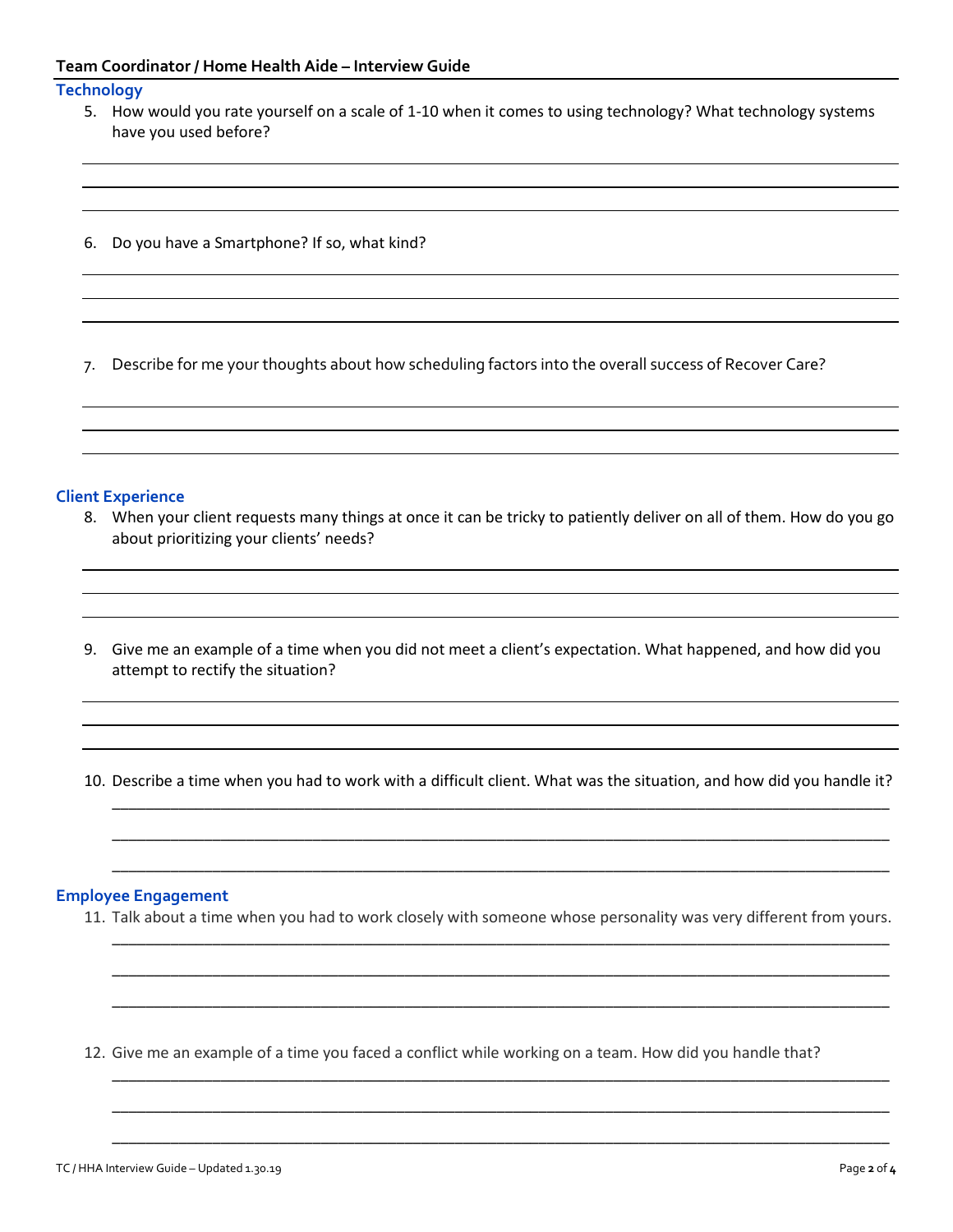13. What differentiates an organization from the next home health agency down the road?

\_\_\_\_\_\_\_\_\_\_\_\_\_\_\_\_\_\_\_\_\_\_\_\_\_\_\_\_\_\_\_\_\_\_\_\_\_\_\_\_\_\_\_\_\_\_\_\_\_\_\_\_\_\_\_\_\_\_\_\_\_\_\_\_\_\_\_\_\_\_\_\_\_\_\_\_\_\_\_\_\_\_\_\_\_\_\_\_\_\_\_\_\_

\_\_\_\_\_\_\_\_\_\_\_\_\_\_\_\_\_\_\_\_\_\_\_\_\_\_\_\_\_\_\_\_\_\_\_\_\_\_\_\_\_\_\_\_\_\_\_\_\_\_\_\_\_\_\_\_\_\_\_\_\_\_\_\_\_\_\_\_\_\_\_\_\_\_\_\_\_\_\_\_\_\_\_\_\_\_\_\_\_\_\_\_\_

\_\_\_\_\_\_\_\_\_\_\_\_\_\_\_\_\_\_\_\_\_\_\_\_\_\_\_\_\_\_\_\_\_\_\_\_\_\_\_\_\_\_\_\_\_\_\_\_\_\_\_\_\_\_\_\_\_\_\_\_\_\_\_\_\_\_\_\_\_\_\_\_\_\_\_\_\_\_\_\_\_\_\_\_\_\_\_\_\_\_\_\_\_

\_\_\_\_\_\_\_\_\_\_\_\_\_\_\_\_\_\_\_\_\_\_\_\_\_\_\_\_\_\_\_\_\_\_\_\_\_\_\_\_\_\_\_\_\_\_\_\_\_\_\_\_\_\_\_\_\_\_\_\_\_\_\_\_\_\_\_\_\_\_\_\_\_\_\_\_\_\_\_\_\_\_\_\_\_\_\_\_\_\_\_\_\_

\_\_\_\_\_\_\_\_\_\_\_\_\_\_\_\_\_\_\_\_\_\_\_\_\_\_\_\_\_\_\_\_\_\_\_\_\_\_\_\_\_\_\_\_\_\_\_\_\_\_\_\_\_\_\_\_\_\_\_\_\_\_\_\_\_\_\_\_\_\_\_\_\_\_\_\_\_\_\_\_\_\_\_\_\_\_\_\_\_\_\_\_\_

\_\_\_\_\_\_\_\_\_\_\_\_\_\_\_\_\_\_\_\_\_\_\_\_\_\_\_\_\_\_\_\_\_\_\_\_\_\_\_\_\_\_\_\_\_\_\_\_\_\_\_\_\_\_\_\_\_\_\_\_\_\_\_\_\_\_\_\_\_\_\_\_\_\_\_\_\_\_\_\_\_\_\_\_\_\_\_\_\_\_\_\_\_

14. We all make mistakes. Tell me about a time you wish you'd handled a situation differently.

## **Clinical Outcomes**

15. Describe to me your understanding of HIPAA and Patient Privacy? What does it mean to you?

16. What would you do if a client refused her shower?

#### **Growth/Finance**

17. A client calls you and is upset by the services he received. How do you handle this?

#### **Other**

- 18. Tell me about your proudest professional accomplishment.
- 19. Describe a time when you saw some problem and took the initiative to correct it rather than waiting for someone else to do it.
- 20. Tell me about a time when you worked under close supervision or extremely loose supervision. How did you handle each? Which management style do you prefer?